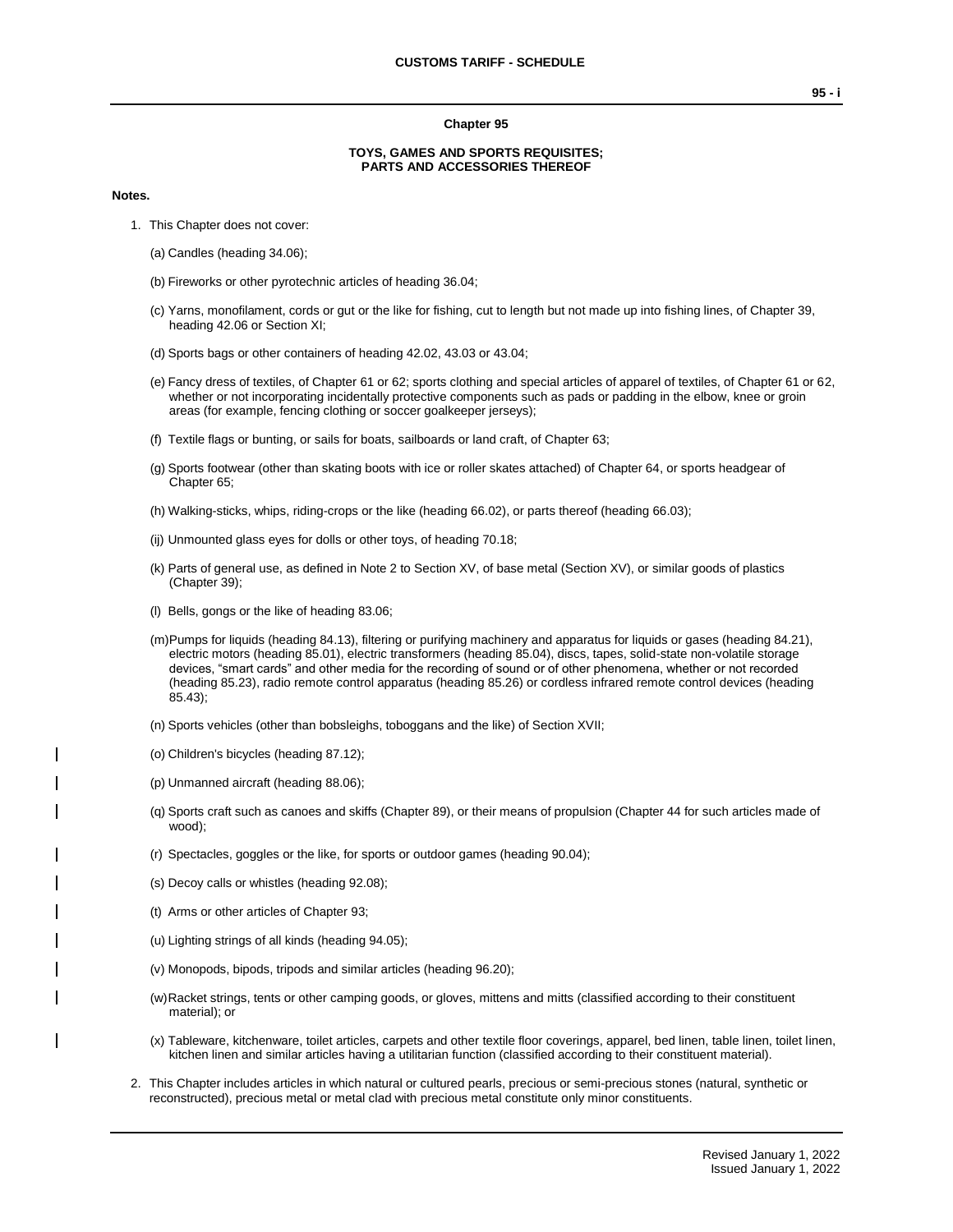- 3. Subject to Note 1 above, parts and accessories which are suitable for use solely or principally with articles of this Chapter are to be classified with those articles.
- 4. Subject to the provisions of Note 1 above, heading 95.03 applies, *inter alia*, to articles of this heading combined with one or more items, which cannot be considered as sets under the terms of General Interpretative Rule 3 (b), and which, if presented separately, would be classified in other headings, provided the articles are put up together for retail sale and the combinations have the essential character of toys.
- 5. Heading 95.03 does not cover articles which, on account of their design, shape or constituent material, are identifiable as intended exclusively for animals, for example "pet toys" (classification in their own appropriate heading).
- 6. For the purposes of heading 95.08:
- (a) The expression "amusement park rides" means a device or combination of devices or equipment that carry, convey, or direct a person or persons over or through a fixed or restricted course, including watercourses, or within a defined area for the primary purposes of amusement or entertainment. Such rides may be combined within an amusement park, theme park, water park or fairground. These amusement park rides do not include equipment of a kind commonly installed in residences or playgrounds;
- (b) The expression "water park amusements" means a device or combination of devices or equipment that are characterized by a defined area involving water, with no purposes built path. Water park amusements only include equipment designed specifically for water parks; and
- (c) The expression "fairground amusements" means games of chance, strength or skill, which commonly employ an operator or attendant and may be installed in permanent buildings or independent concession stalls. Fairground amusements do not include equipment of heading 95.04.

This heading does not include equipment more specifically classified elsewhere in the Nomenclature.

### **Subheading Note.**

- 1. Subheading 9504.50 covers:
	- (a) Video game consoles from which the image is reproduced on a television receiver, a monitor or other external screen or surface; or
	- (b) Video game machines having a self-contained video screen, whether or not portable.

This subheading does not cover video game consoles or machines operated by coins, banknotes, bank cards, tokens or by any other means of payment (subheading 9504.30).

**Statistical Note.** (NB This note does not form part of the *Customs Tariff* legislation.)

1. For statistical purposes, under tariff item 9503.00.90, the term "Set" means two or more different types of articles (principally for amusement), put up in the same packing for retail sale without repacking. Simple accessories or objects of minor importance intended to facilitate the use of the articles may also be included.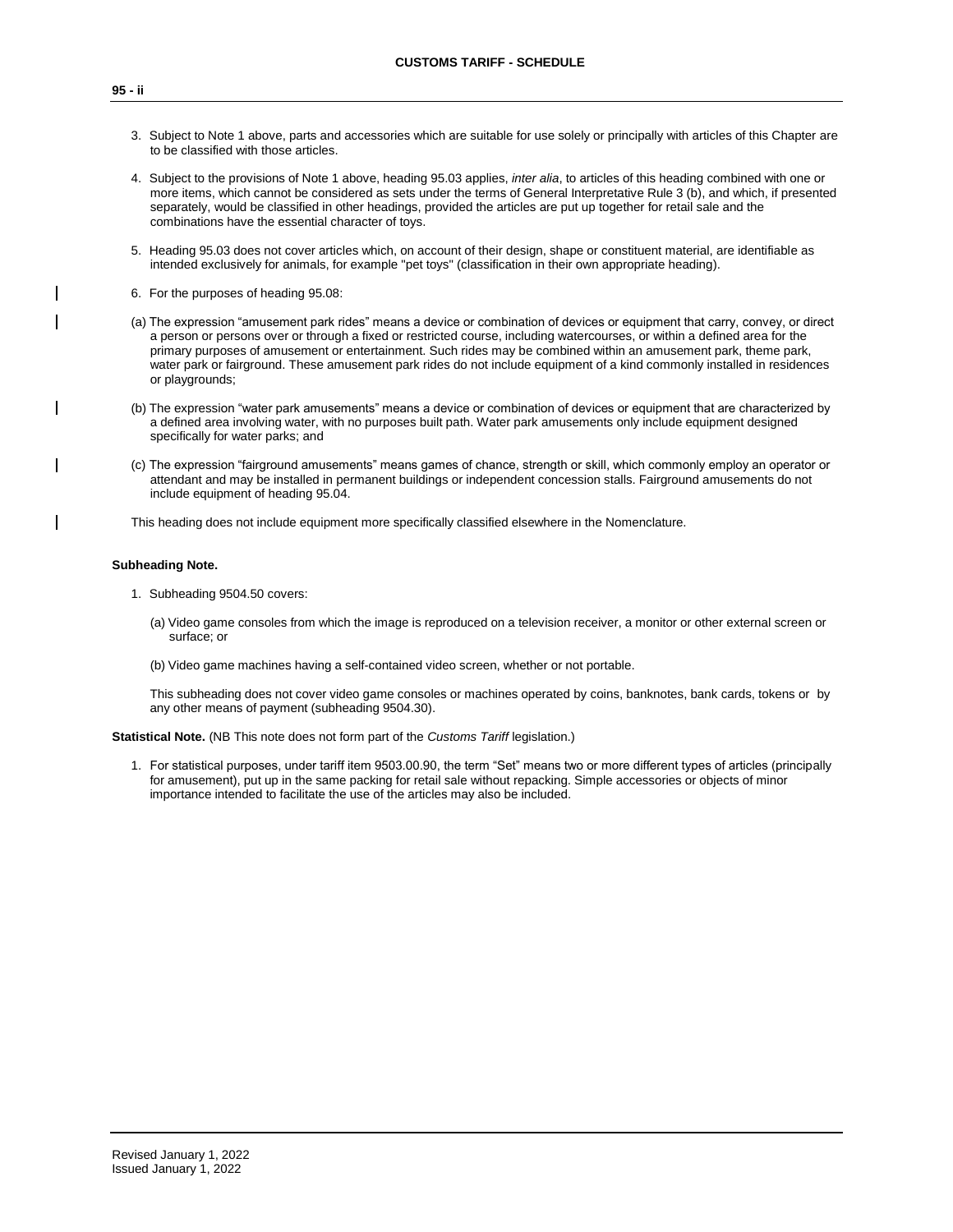# **CUSTOMS TARIFF - SCHEDULE**

| <b>Tariff</b><br>Item | <b>SS</b> | <b>Description of Goods</b>                                                                                                                                                                               | Unit of<br>Meas. | <b>MFN</b><br>Tariff | <b>Applicable</b><br><b>Preferential Tariffs</b>                                                                                  |
|-----------------------|-----------|-----------------------------------------------------------------------------------------------------------------------------------------------------------------------------------------------------------|------------------|----------------------|-----------------------------------------------------------------------------------------------------------------------------------|
|                       |           |                                                                                                                                                                                                           |                  |                      |                                                                                                                                   |
| 9503.00               |           | Tricycles, scooters, pedal cars and similar wheeled toys; dolls'<br>carriages; dolls; other toys; reduced-size ("scale") models and similar<br>recreational models, working or not; puzzles of all kinds. |                  |                      |                                                                                                                                   |
| 9503.00.10            |           | - - - Wheeled toys designed to be ridden by children (for example, tricycles,<br>scooters, pedal cars); dolls' carriages                                                                                  |                  | 8%                   | CCCT, LDCT, UST,<br>MXT, CIAT, CT, CRT, IT,<br>NT, SLT, PT, COLT, JT,<br>PAT, HNT, KRT, CEUT,<br>UAT, CPTPT, UKT: Free<br>GPT: 5% |
|                       |           |                                                                                                                                                                                                           | <b>NMB</b>       |                      |                                                                                                                                   |
|                       |           |                                                                                                                                                                                                           | NMB              |                      |                                                                                                                                   |
| 9503.00.90            |           | $- -$ Other                                                                                                                                                                                               |                  | Free                 | CCCT, LDCT, GPT, UST,<br>MXT, CIAT, CT, CRT, IT,<br>NT, SLT, PT, COLT, JT,<br>PAT, HNT, KRT, CEUT,<br>UAT, CPTPT, UKT: Free       |
|                       |           | -----Dolls representing only human beings:                                                                                                                                                                |                  |                      |                                                                                                                                   |
|                       |           |                                                                                                                                                                                                           |                  |                      |                                                                                                                                   |
|                       |           |                                                                                                                                                                                                           |                  |                      |                                                                                                                                   |
|                       |           | 20 - - - - - Electric trains, including tracks, signals and other accessories therefor                                                                                                                    |                  |                      |                                                                                                                                   |
|                       |           | 30 - - - - - Reduced-size model assembly kits, whether or not working models                                                                                                                              |                  |                      |                                                                                                                                   |
|                       |           |                                                                                                                                                                                                           |                  |                      |                                                                                                                                   |
|                       |           | - - - - - Toys representing animals or non-human creatures:                                                                                                                                               |                  |                      |                                                                                                                                   |
|                       |           |                                                                                                                                                                                                           |                  |                      |                                                                                                                                   |
|                       |           |                                                                                                                                                                                                           |                  |                      |                                                                                                                                   |
|                       |           |                                                                                                                                                                                                           |                  |                      |                                                                                                                                   |
|                       |           |                                                                                                                                                                                                           |                  |                      |                                                                                                                                   |
|                       |           | -----Toy musical instruments and apparatus:                                                                                                                                                               |                  |                      |                                                                                                                                   |
|                       |           |                                                                                                                                                                                                           |                  |                      |                                                                                                                                   |
|                       |           |                                                                                                                                                                                                           |                  |                      |                                                                                                                                   |
|                       |           | -----Other toys, put up in sets or outfits:                                                                                                                                                               |                  |                      |                                                                                                                                   |
|                       |           |                                                                                                                                                                                                           |                  |                      |                                                                                                                                   |
|                       |           |                                                                                                                                                                                                           |                  |                      |                                                                                                                                   |
|                       |           |                                                                                                                                                                                                           |                  |                      |                                                                                                                                   |
|                       |           | -----Other toys and models, incorporating a motor:                                                                                                                                                        |                  |                      |                                                                                                                                   |
|                       |           |                                                                                                                                                                                                           |                  |                      |                                                                                                                                   |
|                       |           |                                                                                                                                                                                                           |                  |                      |                                                                                                                                   |
|                       |           |                                                                                                                                                                                                           |                  |                      |                                                                                                                                   |
|                       |           |                                                                                                                                                                                                           |                  |                      |                                                                                                                                   |
|                       |           | $---Other:$                                                                                                                                                                                               |                  |                      |                                                                                                                                   |
|                       |           |                                                                                                                                                                                                           |                  |                      |                                                                                                                                   |
|                       |           |                                                                                                                                                                                                           |                  |                      |                                                                                                                                   |
|                       |           |                                                                                                                                                                                                           |                  |                      |                                                                                                                                   |
|                       |           |                                                                                                                                                                                                           |                  |                      |                                                                                                                                   |
|                       |           |                                                                                                                                                                                                           |                  |                      |                                                                                                                                   |
|                       |           | 96 - - - - - - Models, not being assembly kits and not incorporating a motor, made                                                                                                                        |                  |                      |                                                                                                                                   |
|                       |           | to a scale of the actual article at the ratio of 1 to 85 or smaller                                                                                                                                       |                  |                      |                                                                                                                                   |
|                       |           | 97 ----- - Other models, not being assembly kits and not incorporating a motor                                                                                                                            |                  |                      |                                                                                                                                   |
|                       |           |                                                                                                                                                                                                           |                  |                      |                                                                                                                                   |
|                       |           |                                                                                                                                                                                                           |                  |                      |                                                                                                                                   |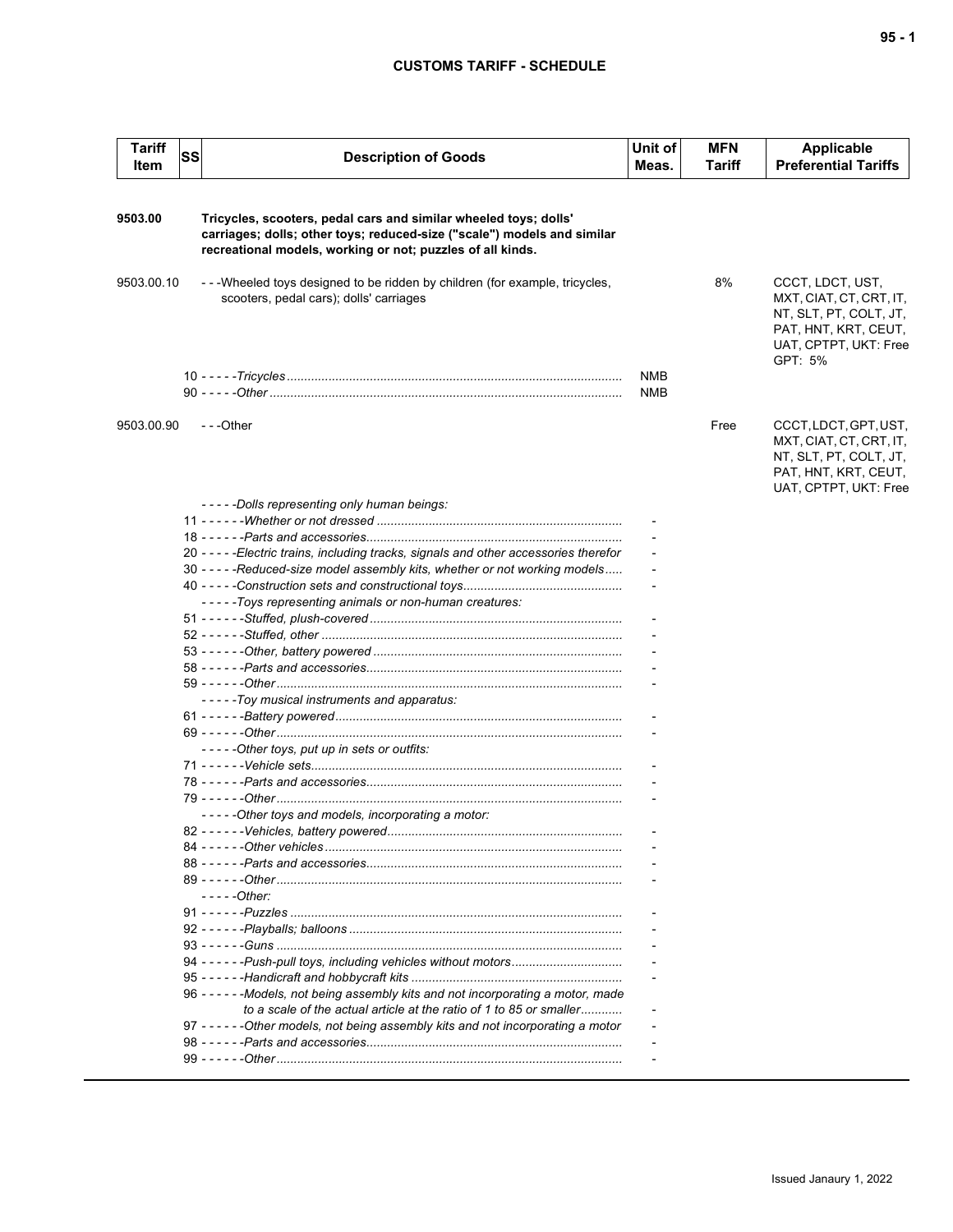| <b>Tariff</b><br>Item | SS | <b>Description of Goods</b>                                                                                                                                                                                                                                               | Unit of<br>Meas.         | <b>MFN</b><br>Tariff | Applicable<br><b>Preferential Tariffs</b>                                                                                   |
|-----------------------|----|---------------------------------------------------------------------------------------------------------------------------------------------------------------------------------------------------------------------------------------------------------------------------|--------------------------|----------------------|-----------------------------------------------------------------------------------------------------------------------------|
| 95.04                 |    | Video game consoles and machines, table or parlour games, including<br>pintables, billiards, special tables for casino games and automatic<br>bowling equipment, amusement machines operated by coins,<br>banknotes, bank cards, tokens or by any other means of payment. |                          |                      |                                                                                                                             |
|                       |    | 9504.20.00 00 -Articles and accessories for billiards of all kinds                                                                                                                                                                                                        |                          | Free                 | CCCT, LDCT, GPT, UST,<br>MXT, CIAT, CT, CRT, IT,<br>NT, SLT, PT, COLT, JT,<br>PAT, HNT, KRT, CEUT,<br>UAT, CPTPT, UKT: Free |
| 9504.30.00            |    | -Other games, operated by coins, banknotes, bank cards, tokens or by<br>other means of payment, other than automatic bowling alley equipment                                                                                                                              |                          | Free                 | CCCT, LDCT, GPT, UST,<br>MXT, CIAT, CT, CRT, IT,<br>NT, SLT, PT, COLT, JT,<br>PAT, HNT, KRT, CEUT,<br>UAT, CPTPT, UKT: Free |
|                       |    | - - - - - Games:                                                                                                                                                                                                                                                          | <b>NMB</b><br><b>NMB</b> |                      |                                                                                                                             |
| 9504.40.00            |    | -Playing cards                                                                                                                                                                                                                                                            |                          | Free                 | CCCT, LDCT, GPT, UST,<br>MXT, CIAT, CT, CRT, IT,<br>NT, SLT, PT, COLT, JT,<br>PAT, HNT, KRT, CEUT,<br>UAT, CPTPT, UKT: Free |
|                       |    |                                                                                                                                                                                                                                                                           | <b>NAP</b><br><b>NAP</b> |                      |                                                                                                                             |
| 9504.50.00            |    | -Video game consoles and machines, other than those of subheading<br>9504.30                                                                                                                                                                                              |                          | Free                 | CCCT, LDCT, GPT, UST,<br>MXT, CIAT, CT, CRT, IT,<br>NT, SLT, PT, COLT, JT,<br>PAT, HNT, KRT, CEUT,<br>UAT, CPTPT, UKT: Free |
|                       |    |                                                                                                                                                                                                                                                                           | <b>NMB</b>               |                      |                                                                                                                             |
| 9504.90.00            |    | -Other                                                                                                                                                                                                                                                                    |                          | Free                 | CCCT, LDCT, GPT, UST,<br>MXT, CIAT, CT, CRT, IT,<br>NT, SLT, PT, COLT, JT,<br>PAT, HNT, KRT, CEUT,<br>UAT, CPTPT, UKT: Free |
|                       |    | -----Electronic games:                                                                                                                                                                                                                                                    | NMB                      |                      |                                                                                                                             |
|                       |    |                                                                                                                                                                                                                                                                           | <b>NMB</b>               |                      |                                                                                                                             |
|                       |    |                                                                                                                                                                                                                                                                           | NMB                      |                      |                                                                                                                             |
|                       |    |                                                                                                                                                                                                                                                                           |                          |                      |                                                                                                                             |
| 95.05                 |    | Festive, carnival or other entertainment articles, including conjuring<br>tricks and novelty jokes.                                                                                                                                                                       |                          |                      |                                                                                                                             |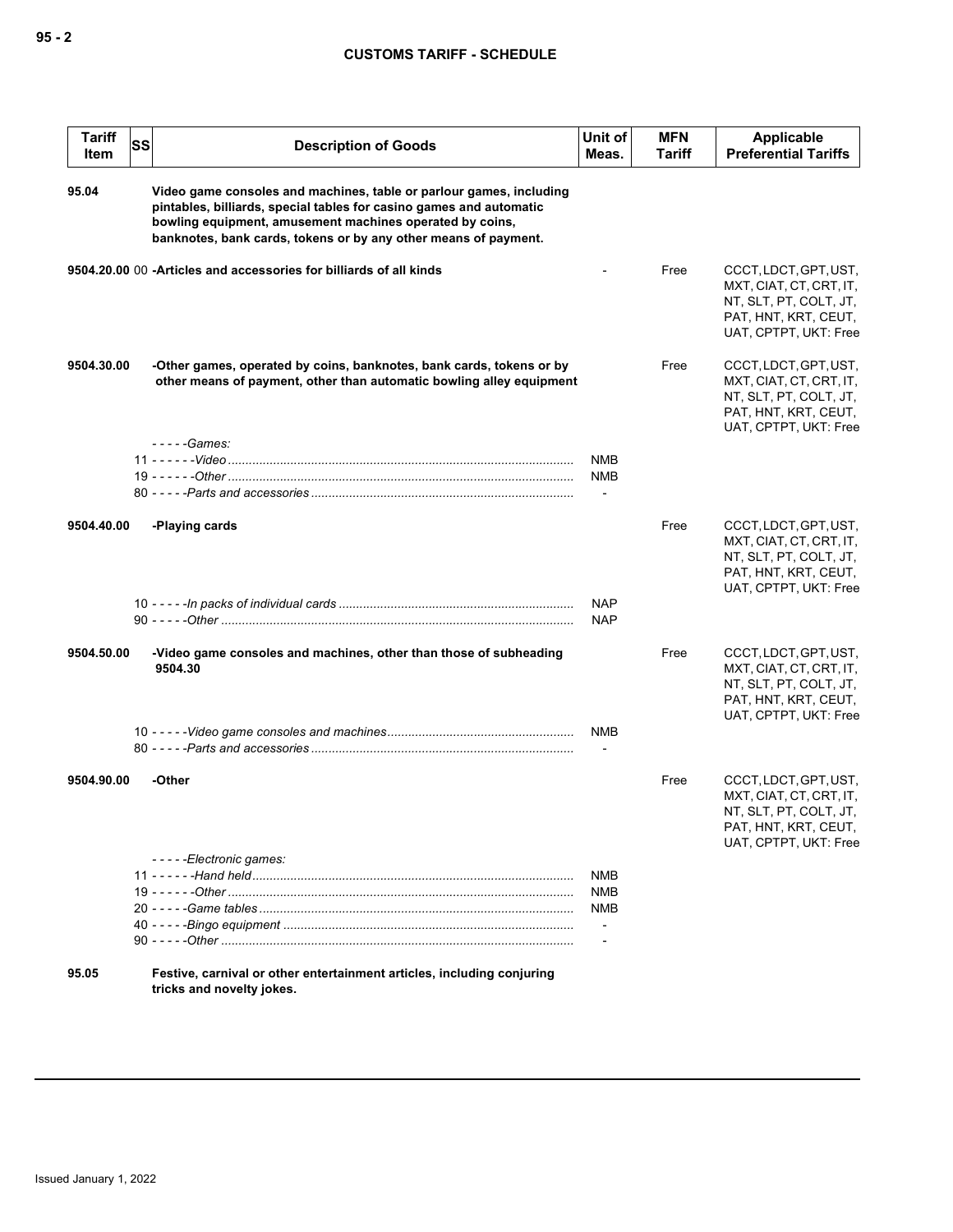| <b>Tariff</b>           | <b>SS</b> | <b>Description of Goods</b>                                                                                                                                                                                                           | Unit of<br><b>MFN</b> |               | Applicable                                                                                                                  |
|-------------------------|-----------|---------------------------------------------------------------------------------------------------------------------------------------------------------------------------------------------------------------------------------------|-----------------------|---------------|-----------------------------------------------------------------------------------------------------------------------------|
| Item                    |           |                                                                                                                                                                                                                                       | Meas.                 | <b>Tariff</b> | <b>Preferential Tariffs</b>                                                                                                 |
| 9505.10.00              |           | -Articles for Christmas festivities                                                                                                                                                                                                   |                       | Free          | CCCT, LDCT, GPT, UST,<br>MXT, CIAT, CT, CRT, IT,<br>NT, SLT, PT, COLT, JT,<br>PAT, HNT, KRT, CEUT,<br>UAT, CPTPT, UKT: Free |
| 9505.90.00              |           | -Other                                                                                                                                                                                                                                |                       | Free          | CCCT, LDCT, GPT, UST,<br>MXT, CIAT, CT, CRT, IT,<br>NT, SLT, PT, COLT, JT,<br>PAT, HNT, KRT, CEUT,<br>UAT, CPTPT, UKT: Free |
| 95.06                   |           | Articles and equipment for general physical exercise, gymnastics,<br>athletics, other sports (including table-tennis) or outdoor games, not<br>specified or included elsewhere in this Chapter; swimming pools and<br>paddling pools. |                       |               |                                                                                                                             |
|                         |           | -Snow-skis and other snow-ski equipment:                                                                                                                                                                                              |                       |               |                                                                                                                             |
| 9506.11.00 00 - - Skis  |           |                                                                                                                                                                                                                                       | <b>PAR</b>            | Free          | CCCT, LDCT, GPT, UST,<br>MXT, CIAT, CT, CRT, IT,<br>NT, SLT, PT, COLT, JT,<br>PAT, HNT, KRT, CEUT,<br>UAT, CPTPT, UKT: Free |
|                         |           | 9506.12.00 00 - - Ski-fastenings (ski-bindings)                                                                                                                                                                                       |                       | Free          | CCCT, LDCT, GPT, UST,<br>MXT, CIAT, CT, CRT, IT,<br>NT, SLT, PT, COLT, JT,<br>PAT, HNT, KRT, CEUT,<br>UAT, CPTPT, UKT: Free |
| 9506.19.00 00 - - Other |           |                                                                                                                                                                                                                                       |                       | Free          | CCCT, LDCT, GPT, UST,<br>MXT, CIAT, CT, CRT, IT,<br>NT, SLT, PT, COLT, JT,<br>PAT, HNT, KRT, CEUT,<br>UAT, CPTPT, UKT: Free |
|                         |           | -Water-skis, surf-boards, sailboards and other water-sport equipment:                                                                                                                                                                 |                       |               |                                                                                                                             |
|                         |           | 9506.21.00 00 - - Sailboards                                                                                                                                                                                                          |                       | Free          | CCCT, LDCT, GPT, UST,<br>MXT, CIAT, CT, CRT, IT,<br>NT, SLT, PT, COLT, JT,<br>PAT, HNT, KRT, CEUT,<br>UAT, CPTPT, UKT: Free |
| 9506.29.00 00 - - Other |           |                                                                                                                                                                                                                                       |                       | Free          | CCCT, LDCT, GPT, UST,<br>MXT, CIAT, CT, CRT, IT,<br>NT, SLT, PT, COLT, JT,<br>PAT, HNT, KRT, CEUT,<br>UAT, CPTPT, UKT: Free |
|                         |           | -Golf clubs and other golf equipment:                                                                                                                                                                                                 |                       |               |                                                                                                                             |
|                         |           |                                                                                                                                                                                                                                       |                       |               |                                                                                                                             |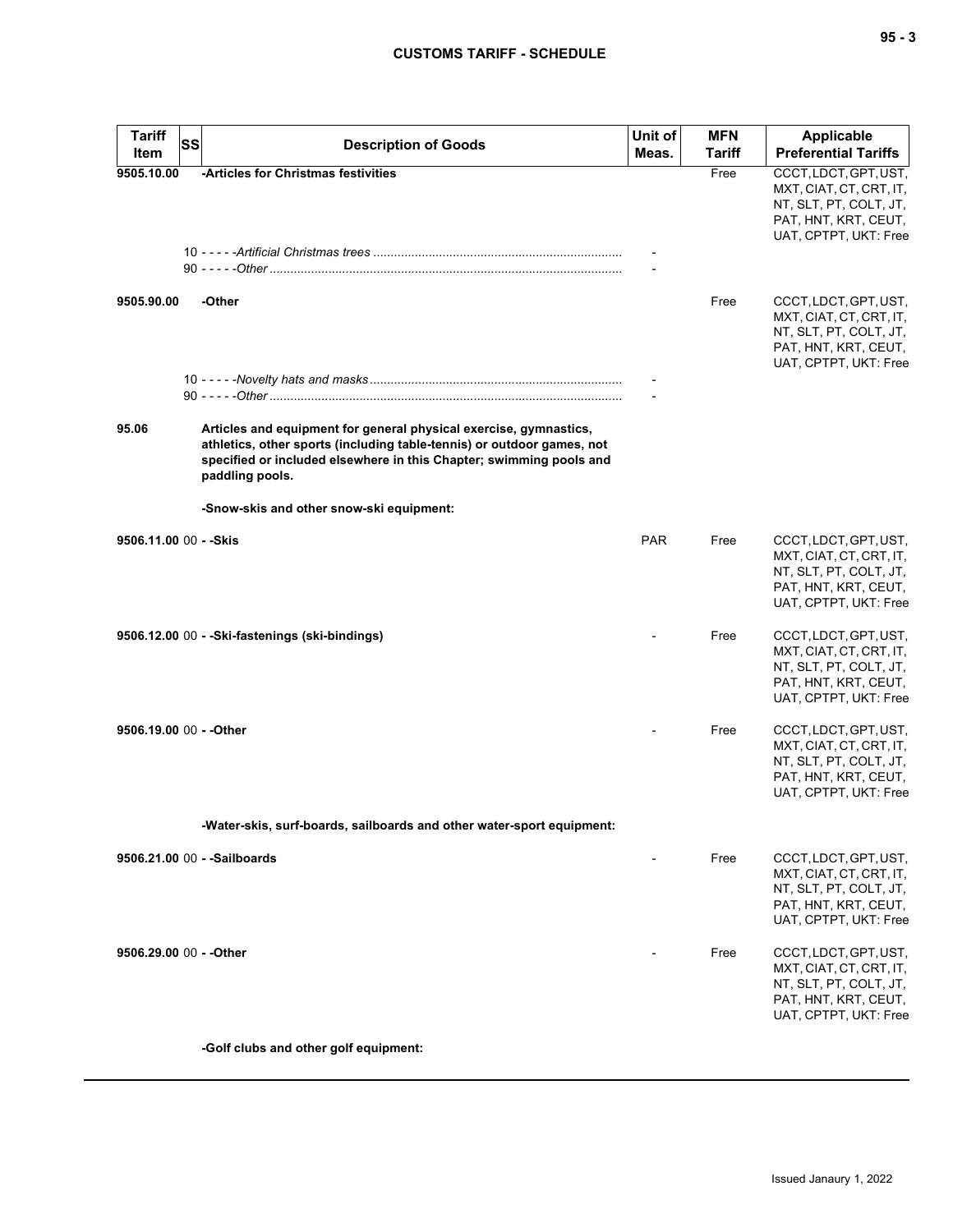| <b>Tariff</b><br>Item     | SS<br><b>Description of Goods</b>                             | Unit of<br>Meas. | <b>MFN</b><br><b>Tariff</b> | Applicable<br><b>Preferential Tariffs</b>                                                                                   |
|---------------------------|---------------------------------------------------------------|------------------|-----------------------------|-----------------------------------------------------------------------------------------------------------------------------|
| 9506.31.00                | --Clubs, complete                                             | <b>NMB</b>       | Free                        | CCCT, LDCT, GPT, UST,<br>MXT, CIAT, CT, CRT, IT,<br>NT, SLT, PT, COLT, JT,<br>PAT, HNT, KRT, CEUT,<br>UAT, CPTPT, UKT: Free |
|                           |                                                               | <b>NMB</b>       |                             |                                                                                                                             |
| 9506.32.00 00 - - Balls   |                                                               | <b>NMB</b>       | Free                        | CCCT, LDCT, GPT, UST,<br>MXT, CIAT, CT, CRT, IT,<br>NT, SLT, PT, COLT, JT,<br>PAT, HNT, KRT, CEUT,<br>UAT, CPTPT, UKT: Free |
| 9506.39.00 00 - - Other   |                                                               |                  | Free                        | CCCT, LDCT, GPT, UST,<br>MXT, CIAT, CT, CRT, IT,<br>NT, SLT, PT, COLT, JT,<br>PAT, HNT, KRT, CEUT,<br>UAT, CPTPT, UKT: Free |
|                           | 9506.40.00 00 -Articles and equipment for table-tennis        |                  | Free                        | CCCT, LDCT, GPT, UST,<br>MXT, CIAT, CT, CRT, IT,<br>NT, SLT, PT, COLT, JT,<br>PAT, HNT, KRT, CEUT,<br>UAT, CPTPT, UKT: Free |
|                           | -Tennis, badminton or similar rackets, whether or not strung: |                  |                             |                                                                                                                             |
|                           | 9506.51.00 00 - - Lawn-tennis rackets, whether or not strung  | <b>NMB</b>       | Free                        | CCCT, LDCT, GPT, UST,<br>MXT, CIAT, CT, CRT, IT,<br>NT, SLT, PT, COLT, JT,<br>PAT, HNT, KRT, CEUT,<br>UAT, CPTPT, UKT: Free |
| 9506.59                   | - -Other                                                      |                  |                             |                                                                                                                             |
|                           | 9506.59.10 00 - - - Squash, badminton or racketball rackets   | NMB              | Free                        | CCCT, LDCT, GPT, UST,<br>MXT, CIAT, CT, CRT, IT,<br>NT, SLT, PT, COLT, JT,<br>PAT, HNT, KRT, CEUT,<br>UAT, CPTPT, UKT: Free |
| 9506.59.90 00 - - - Other |                                                               | <b>NMB</b>       | 7%                          | CCCT, LDCT, GPT, UST,<br>MXT, CIAT, CT, CRT, IT,<br>NT, SLT, PT, COLT, JT,<br>PAT, HNT, KRT, CEUT,<br>UAT, CPTPT, UKT: Free |
|                           | -Balls, other than golf balls and table-tennis balls:         |                  |                             |                                                                                                                             |
|                           | 9506.61.00 00 - - Lawn-tennis balls                           | <b>DZN</b>       | Free                        | CCCT, LDCT, GPT, UST,<br>MXT, CIAT, CT, CRT, IT,<br>NT, SLT, PT, COLT, JT,<br>PAT, HNT, KRT, CEUT,<br>UAT, CPTPT, UKT: Free |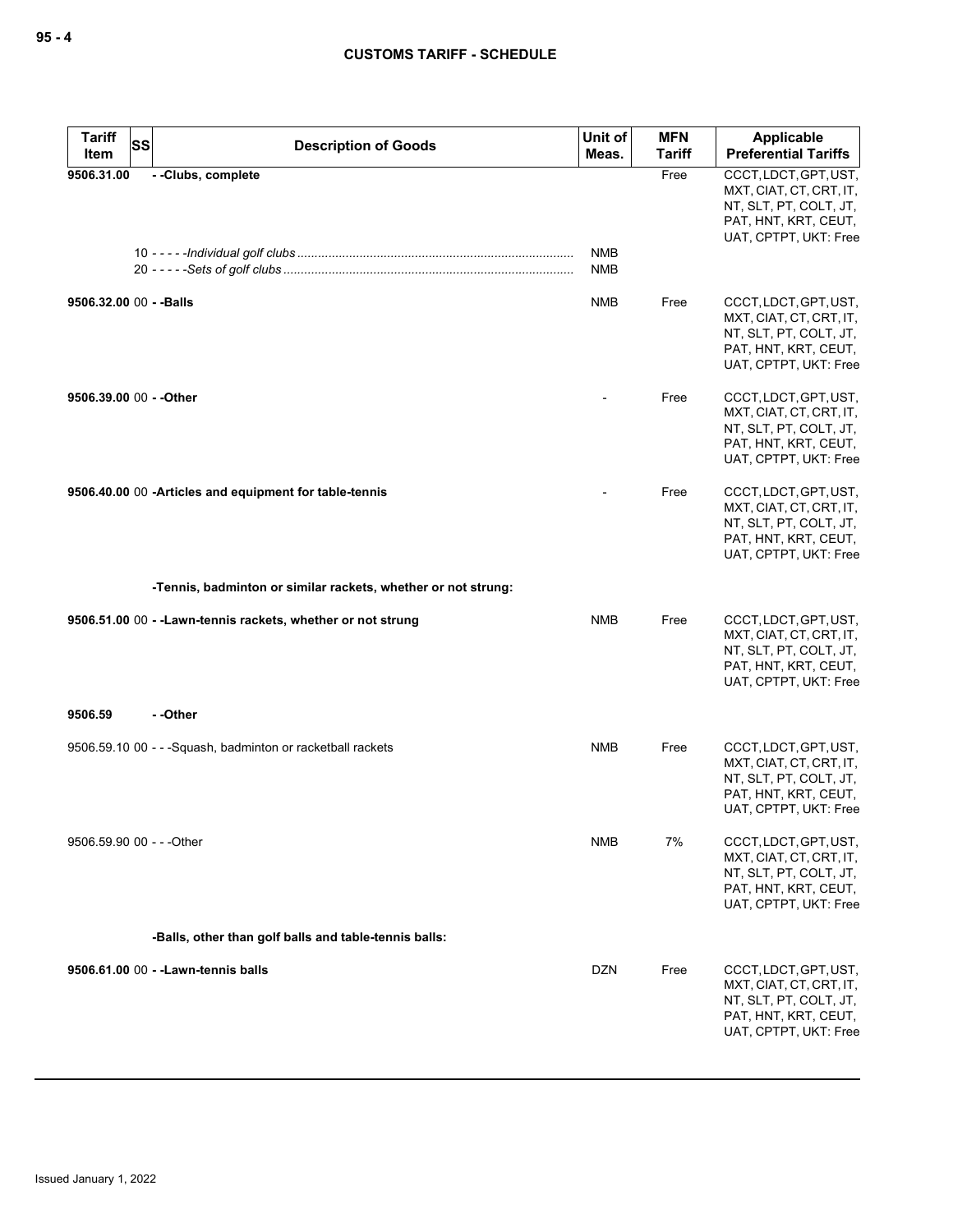| <b>Tariff</b><br>Item | <b>SS</b> | <b>Description of Goods</b>                                                          | Unit of<br>Meas.                                     | <b>MFN</b><br><b>Tariff</b> | <b>Applicable</b><br><b>Preferential Tariffs</b>                                                                                         |
|-----------------------|-----------|--------------------------------------------------------------------------------------|------------------------------------------------------|-----------------------------|------------------------------------------------------------------------------------------------------------------------------------------|
| 9506.62.00            |           | -- Inflatable                                                                        | <b>NMB</b><br><b>NMB</b><br><b>NMB</b>               | Free                        | CCCT, LDCT, GPT, UST,<br>MXT, CIAT, CT, CRT, IT,<br>NT, SLT, PT, COLT, JT,<br>PAT, HNT, KRT, CEUT,<br>UAT, CPTPT, UKT: Free              |
|                       |           |                                                                                      | <b>NMB</b>                                           | Free                        | AUT, NZT, CCCT, LDCT,<br>GPT, UST, MXT, CIAT,<br>CT, CRT, IT, NT, SLT, PT,<br>COLT, JT, PAT, HNT,<br>KRT, CEUT, UAT,<br>CPTPT, UKT: Free |
| 9506.70               |           | -Ice skates and roller skates, including skating boots with skates<br>attached       |                                                      |                             |                                                                                                                                          |
|                       |           | ---Ice or roller skates attached to boots or other footwear:                         |                                                      |                             |                                                                                                                                          |
|                       |           | 9506.70.11 00 - - - - lce skates                                                     | PAR                                                  | Free                        | AUT, NZT, CCCT, LDCT,<br>UST, MXT, CIAT, CT,<br>CRT, IT, NT, SLT, PT,<br>COLT, JT, PAT, HNT,<br>KRT, CEUT, UAT,<br>CPTPT, UKT: Free      |
|                       |           | 9506.70.12 00 - - - -Roller skates                                                   | <b>PAR</b>                                           | Free                        | AUT, NZT, CCCT, LDCT,<br>UST, MXT, CIAT, CT,<br>CRT, IT, NT, SLT, PT,<br>COLT, JT, PAT, HNT,<br>KRT, CEUT, UAT,<br>CPTPT, UKT: Free      |
|                       |           | 9506.70.20 00 - - -lce or roller skates not attached to boots or other footwear      |                                                      | 5.5%                        | CCCT, LDCT, UST,<br>MXT, CIAT, CT, CRT, IT,<br>NT, SLT, PT, COLT, JT,<br>PAT, HNT, KRT, CEUT,<br>UAT, CPTPT, UKT: Free<br>GPT: 3%        |
|                       |           | -Other:                                                                              |                                                      |                             |                                                                                                                                          |
| 9506.91.00            |           | - - Articles and equipment for general physical exercise, gymnastics or<br>athletics |                                                      | Free                        | CCCT, LDCT, GPT, UST,<br>MXT, CIAT, CT, CRT, IT,<br>NT, SLT, PT, COLT, JT,<br>PAT, HNT, KRT, CEUT,<br>UAT, CPTPT, UKT: Free              |
|                       |           |                                                                                      | <b>NMB</b><br><b>NMB</b><br>$\overline{\phantom{a}}$ |                             |                                                                                                                                          |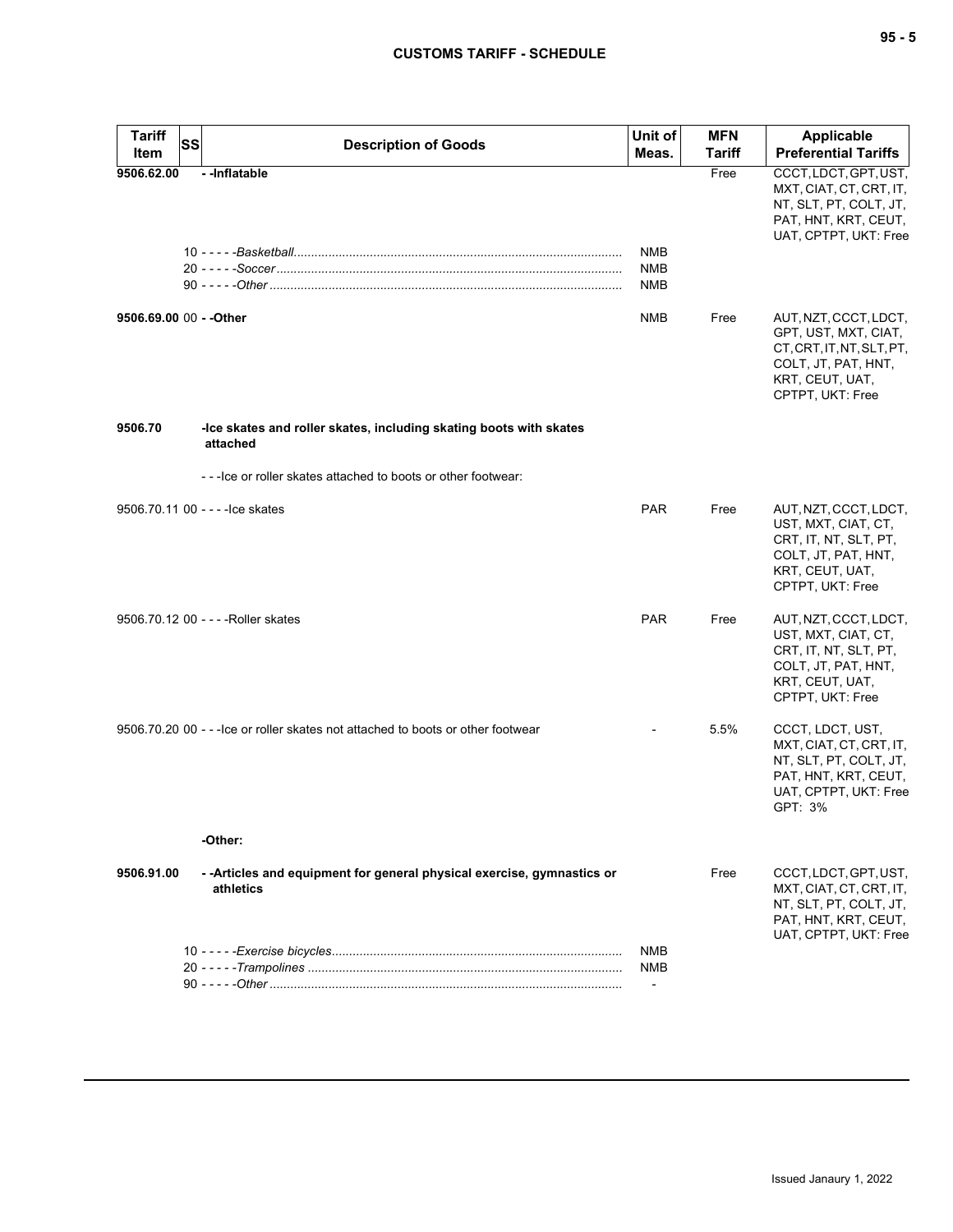| <b>Tariff</b><br>Item     | SS | <b>Description of Goods</b>                                                                                                                                                                                              | Unit of<br>Meas.         | <b>MFN</b><br><b>Tariff</b> | <b>Applicable</b><br><b>Preferential Tariffs</b>                                                                                         |
|---------------------------|----|--------------------------------------------------------------------------------------------------------------------------------------------------------------------------------------------------------------------------|--------------------------|-----------------------------|------------------------------------------------------------------------------------------------------------------------------------------|
| 9506.99.00                |    | - -Other                                                                                                                                                                                                                 |                          | Free                        | AUT, NZT, CCCT, LDCT,<br>GPT, UST, MXT, CIAT,<br>CT, CRT, IT, NT, SLT, PT,<br>COLT, JT, PAT, HNT,<br>KRT, CEUT, UAT,<br>CPTPT, UKT: Free |
|                           |    | -----For ice hockey or field hockey:                                                                                                                                                                                     |                          |                             |                                                                                                                                          |
|                           |    |                                                                                                                                                                                                                          | NMB                      |                             |                                                                                                                                          |
|                           |    |                                                                                                                                                                                                                          |                          |                             |                                                                                                                                          |
|                           |    |                                                                                                                                                                                                                          |                          |                             |                                                                                                                                          |
|                           |    | 30 - - - - - Swimming or wading (paddling) pools, above ground                                                                                                                                                           | <b>NMB</b>               |                             |                                                                                                                                          |
|                           |    | 40 - - - - - Parts and accessories for swimming or wading (paddling) pools                                                                                                                                               | $\overline{\phantom{a}}$ |                             |                                                                                                                                          |
|                           |    |                                                                                                                                                                                                                          |                          |                             |                                                                                                                                          |
|                           |    |                                                                                                                                                                                                                          |                          |                             |                                                                                                                                          |
|                           |    |                                                                                                                                                                                                                          |                          |                             |                                                                                                                                          |
| 95.07                     |    | Fishing rods, fish-hooks and other line fishing tackle; fish landing nets,<br>butterfly nets and similar nets; decoy "birds" (other than those of<br>heading 92.08 or 97.05) and similar hunting or shooting requisites. |                          |                             |                                                                                                                                          |
| 9507.10                   |    | -Fishing rods                                                                                                                                                                                                            |                          |                             |                                                                                                                                          |
|                           |    | 9507.10.10 00 - - - Parts for use in the manufacture of fishing rods                                                                                                                                                     |                          | Free                        | CCCT, LDCT, GPT, UST,<br>MXT, CIAT, CT, CRT, IT,<br>NT, SLT, PT, COLT, JT,<br>PAT, HNT, KRT, CEUT,<br>UAT, CPTPT, UKT: Free              |
| 9507.10.90 00 - - - Other |    |                                                                                                                                                                                                                          |                          | 6.5%                        | AUT, NZT, CCCT, LDCT,<br>GPT, UST, MXT, CIAT,<br>CT, CRT, IT, NT, SLT, PT,<br>COLT, JT, PAT, HNT,<br>KRT, CEUT, UAT,<br>CPTPT, UKT: Free |
|                           |    | 9507.20.00 00 - Fish-hooks, whether or not snelled                                                                                                                                                                       | NMB                      | Free                        | CCCT, LDCT, GPT, UST,<br>MXT, CIAT, CT, CRT, IT,<br>NT, SLT, PT, COLT, JT,<br>PAT, HNT, KRT, CEUT,<br>UAT, CPTPT, UKT: Free              |
|                           |    | 9507.30.00 00 - Fishing reels                                                                                                                                                                                            | NMB                      | 6.5%                        | AUT, NZT, CCCT, LDCT,<br>GPT, UST, MXT, CIAT,<br>CT, CRT, IT, NT, SLT, PT,<br>COLT, JT, PAT, HNT,<br>KRT, CEUT, UAT,<br>CPTPT, UKT: Free |
| 9507.90                   |    | -Other                                                                                                                                                                                                                   |                          |                             |                                                                                                                                          |
|                           |    | 9507.90.10 00 - - -Sportsmen's fishing line, in retail packages                                                                                                                                                          |                          | 7%                          | CCCT, LDCT, GPT, UST,<br>MXT, CIAT, CT, CRT, IT,<br>NT, SLT, PT, COLT, JT,<br>PAT, HNT, KRT, CEUT,<br>UAT, CPTPT, UKT: Free              |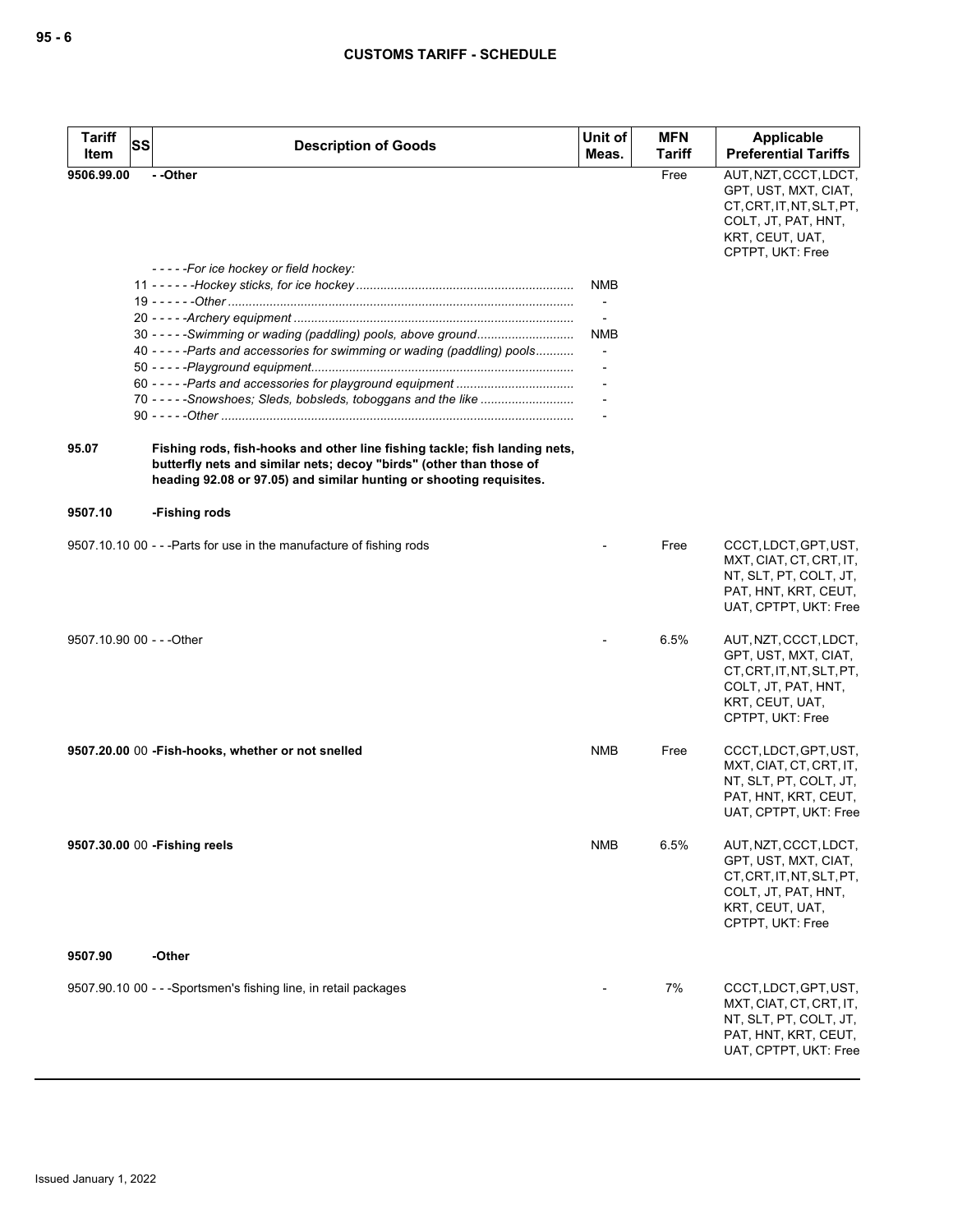| I<br>$\overline{\phantom{a}}$<br>$\sim$ |  |  |
|-----------------------------------------|--|--|
|-----------------------------------------|--|--|

|   | <b>Tariff</b><br>Item | SS | <b>Description of Goods</b>                                                                                                                                                                                                                                                                                                                    | Unit of<br>Meas. | <b>MFN</b><br><b>Tariff</b> | <b>Applicable</b><br><b>Preferential Tariffs</b>                                                                                         |
|---|-----------------------|----|------------------------------------------------------------------------------------------------------------------------------------------------------------------------------------------------------------------------------------------------------------------------------------------------------------------------------------------------|------------------|-----------------------------|------------------------------------------------------------------------------------------------------------------------------------------|
|   |                       |    | $- -$ Other:                                                                                                                                                                                                                                                                                                                                   |                  |                             |                                                                                                                                          |
|   |                       |    | 9507.90.91 00 - - - - Fish landing net bags for use in the manufacture of fish landing nets;<br>Lures, jiggers, artificial bait, line floats and fishing lines (including<br>marlines) of a circumference not exceeding 38 mm, to be employed in<br>commercial fishing;<br>Split rings and swivels for use in the manufacture of fishing lures |                  | Free                        | CCCT, LDCT, GPT, UST,<br>MXT, CIAT, CT, CRT, IT,<br>NT, SLT, PT, COLT, JT,<br>PAT, HNT, KRT, CEUT,<br>UAT, CPTPT, UKT: Free              |
|   | 9507.90.99            |    | $--$ Other                                                                                                                                                                                                                                                                                                                                     |                  | 6.5%                        | AUT, NZT, CCCT, LDCT,<br>GPT, UST, MXT, CIAT,<br>CT, CRT, IT, NT, SLT, PT,<br>COLT, JT, PAT, HNT,<br>KRT, CEUT, UAT,<br>CPTPT, UKT: Free |
|   |                       |    |                                                                                                                                                                                                                                                                                                                                                |                  |                             |                                                                                                                                          |
|   |                       |    |                                                                                                                                                                                                                                                                                                                                                |                  |                             |                                                                                                                                          |
|   | 95.08                 |    | Travelling circuses and travelling menageries; amusement park rides<br>and water park amusements; fairground amusements, including<br>shooting galleries; travelling theatres.                                                                                                                                                                 |                  |                             |                                                                                                                                          |
|   | 9508.10.00            |    | -Travelling circuses and travelling menageries                                                                                                                                                                                                                                                                                                 |                  | Free                        | CCCT, LDCT, GPT, UST,<br>MXT, CIAT, CT, CRT, IT,<br>NT, SLT, PT, COLT, JT,<br>PAT, HNT, KRT, CEUT,<br>UAT, CPTPT, UKT: Free              |
|   |                       |    | - - - - - Travelling menageries; Parts and accessories thereof:                                                                                                                                                                                                                                                                                |                  |                             |                                                                                                                                          |
|   |                       |    |                                                                                                                                                                                                                                                                                                                                                |                  |                             |                                                                                                                                          |
|   |                       |    |                                                                                                                                                                                                                                                                                                                                                |                  |                             |                                                                                                                                          |
|   |                       |    |                                                                                                                                                                                                                                                                                                                                                |                  |                             |                                                                                                                                          |
|   |                       |    | -Amusement park rides and water park amusements:                                                                                                                                                                                                                                                                                               |                  |                             |                                                                                                                                          |
|   |                       |    | 9508.21.00 00 - - Roller coasters                                                                                                                                                                                                                                                                                                              |                  | Free                        | CCCT, LDCT, GPT, UST,                                                                                                                    |
|   |                       |    |                                                                                                                                                                                                                                                                                                                                                |                  |                             | MXT, CIAT, CT, CRT, IT,<br>NT, SLT, PT, COLT, JT,<br>PAT, HNT, KRT, CEUT,<br>UAT, CPTPT, UKT: Free                                       |
| I |                       |    | 9508.22.00 00 - - Carousels, swings and roundabouts                                                                                                                                                                                                                                                                                            |                  | Free                        | CCCT, LDCT, GPT, UST,<br>MXT, CIAT, CT, CRT, IT,<br>NT, SLT, PT, COLT, JT,<br>PAT, HNT, KRT, CEUT,<br>UAT, CPTPT, UKT: Free              |
|   |                       |    | 9508.23.00 00 - -Dodge'em cars                                                                                                                                                                                                                                                                                                                 |                  | Free                        | CCCT, LDCT, GPT, UST,<br>MXT, CIAT, CT, CRT, IT,<br>NT, SLT, PT, COLT, JT,<br>PAT, HNT, KRT, CEUT,<br>UAT, CPTPT, UKT: Free              |
|   |                       |    | 9508.24.00 00 - - Motion simulators and moving theatres                                                                                                                                                                                                                                                                                        |                  | Free                        | CCCT, LDCT, GPT, UST,<br>MXT, CIAT, CT, CRT, IT,<br>NT, SLT, PT, COLT, JT,<br>PAT, HNT, KRT, CEUT,<br>UAT, CPTPT, UKT: Free              |